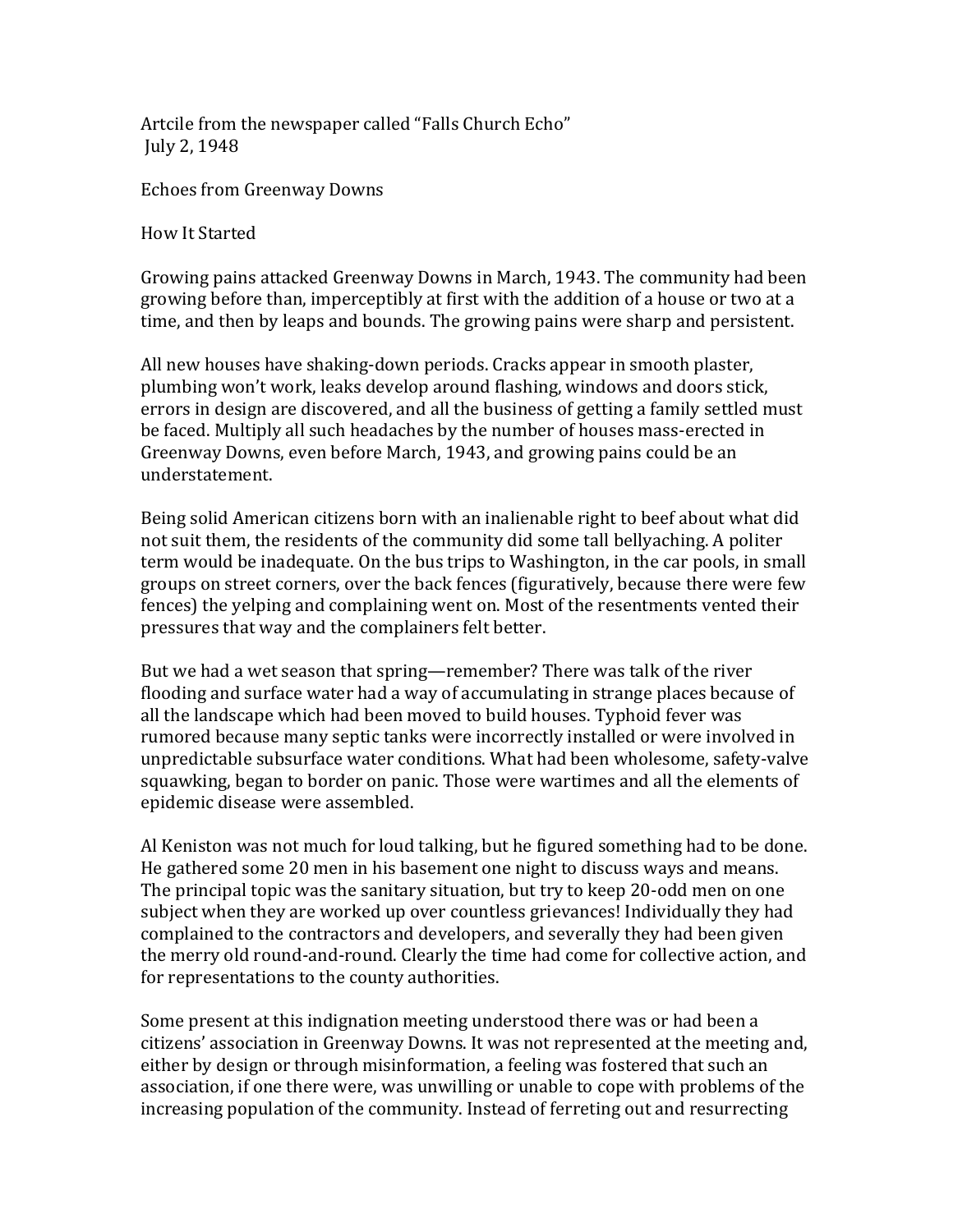the moribund organization, the meeting determined to organize all over again, and a committee was appointed to draw up articles and by-laws.

Let the record at this point bear witness that the older association was more sinned against than sinning. True, it failed dismally to draw to itself the newcomers who the sequel showed were ripe for concerted action. Also, true, its membership dwindled after Pearl Harbor; but remember—many institutions lapsed following that dark hour. The old organization was disrupted, not by dissension and discord, as so many of you now believe, but because its ranks were thinned by the transfer of many active members for war work elsewhere.

It was unfortunate that the meeting in Al Keniston's basement on that wet night in March 1943 could not have taken over the then existing machinery of the original Greenway Downs Citizens Association. Unfortunately, that is, not because the duplication in any way handicapped the new group as it felt its way along. The present association, as you all now know it, differs in no structural respect from the old, and the old bylaws could have been readily adapted to the new ideas.

It was also unfortunate that many members of the original association were alienated. Several families which were among the first to live in Greenway Downs have never been active in our present Greenway Downs Citizens Association. These people were organizers and devoted members to the only body once entitled to speak for the community in which they lived, and in which they still live. They are your good neighbors now and were ready to welcome you when you came. They were not indifferent to new problems created by a 20-0fold incr4rease in population within a few short months. They were simply overwhelmed by the prospect of absorbing so many people so rapidly.

Without a single exception known to your present reporter those who lived in Greenway Downs before December 7, 1941 and are still here, are at least nominal members of the Greenway Downs Citizens Association, as you now know it. In the pleasant excitement of getting the present association organized and operating, emphasis was placed on constantly on the theme that this was anew and effective organization, in no way to be confused with the one that had discredited itself and should be avoided.

In name, in purpose, in membership, in contacts with town and county officialdom, we are direct heirs of a loyal group which organized a greenway Downs Citizens Association not later than 1934 or 1935. Is it too much to suggest that by some hocus-pocus formality acknowledge that kinship. In March 1943, we living in Greenway Downs were mostly strangers to each other. That is not true today. Correct the record. Do now what those in the Keniston basement and those who did not attend the meeting would have done in March 1943, had they collectively know then what we all know now.